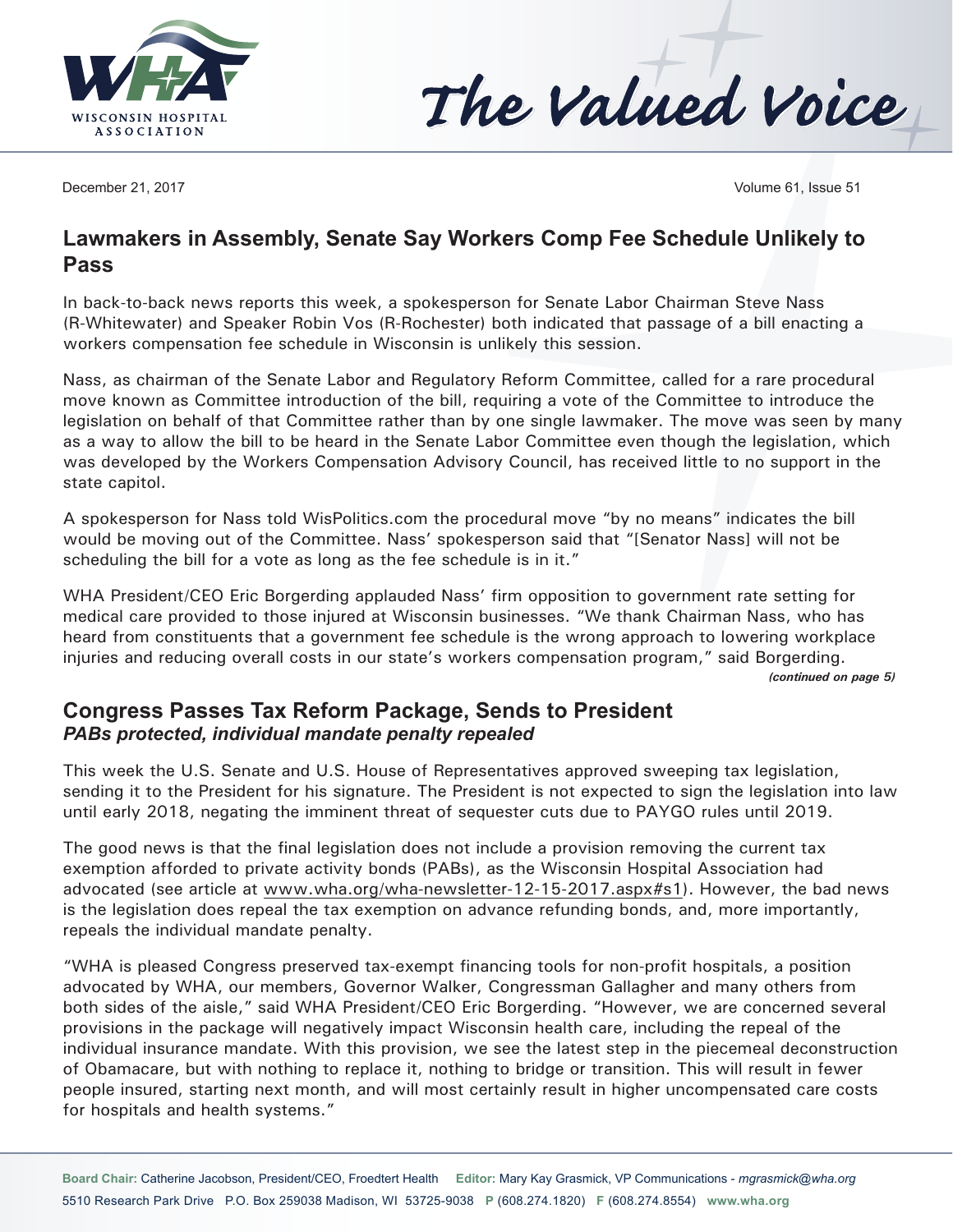# **DHS Publishes New Increased Outpatient Behavioral Health Rates**

The Department of Health Services (DHS) formally published new Medicaid reimbursement changes for outpatient behavioral health services in the December 2017 *ForwardHealth* Update No. 2017-41 ([www.forwardhealth.wi.gov/kw/pdf/2017-41.pdf](http://www.forwardhealth.wi.gov/kw/pdf/2017-41.pdf)). Gov. Scott Walker and DHS Secretary Linda Seemeyer announced in October an approximately \$17 million investment, including \$7 million in state funding, to raise Medicaid reimbursement rates for professionals providing outpatient mental health and substance use disorder services.

Effective for dates of services on and after January 1, 2018, the December *ForwardHealth* Update makes three changes to current Medicaid reimbursement for outpatient mental health and substance abuse services:

- **• Reimbursement Rates** New higher Medicaid reimbursement rates are listed for those services outlined in the Outpatient Mental Health and Outpatient Substance Abuse service areas of the Forward Health Online Handbook.
- **• Rate Structure** There will be two sets of fees per procedure depending upon the provider's professional licensure rather than four sets of fees per procedure. For example, previously, psychotherapy services provided by a physician psychiatrist were paid at a higher rate than a Ph.D. psychologist; under the new rate structure, services provided by a physician psychiatrist and a Ph.D. psychologist are paid the same rate.
- **• New Substance Abuse Claims Submission Requirements** Under the Update, certain substance abuse codes will now represent 15 minutes of service per one unit rather than 60 minutes of service per one unit.

The *ForwardHealth* Update did not include any reimbursement changes for evaluation and management (E/M) codes now commonly used by psychiatrists and APNP-psych providers following national coding standard changes in 2013 that deleted dedicated psychiatric evaluation codes. In comments submitted by WHA to DHS in November, WHA noted member feedback that E/M codes now make up at least 80 percent of psychiatrists' outpatient visits for Medicaid visits and recommended that DHS include E/M codes used by psychiatrists and APNP-psych providers in its outpatient behavioral health reimbursement increase.

"WHA applauds Governor Walker's leadership in making investments in Medicaid reimbursement rates to make outpatient behavioral health services more financially sustainable and accessible," said Eric Borgerding, WHA president/CEO. "Increasing the Medicaid reimbursement rate for outpatient behavioral health services billed as E/M codes by psychiatrists will be a priority for WHA, and we look forward forward to working with DHS, the administration, and legislators in that effort."



#### **2018 Advocacy Day: Register Today!** *March 21, 2018 \*\*\* Monona Terrace, Madison*

Make an impact in Madison for your hospital by attending Advocacy Day on March 21, 2018.

**Register Today at: [www.whareg4.org](http://www.whareg4.org/2018AdvocacyDay)/2018AdvocacyDay.**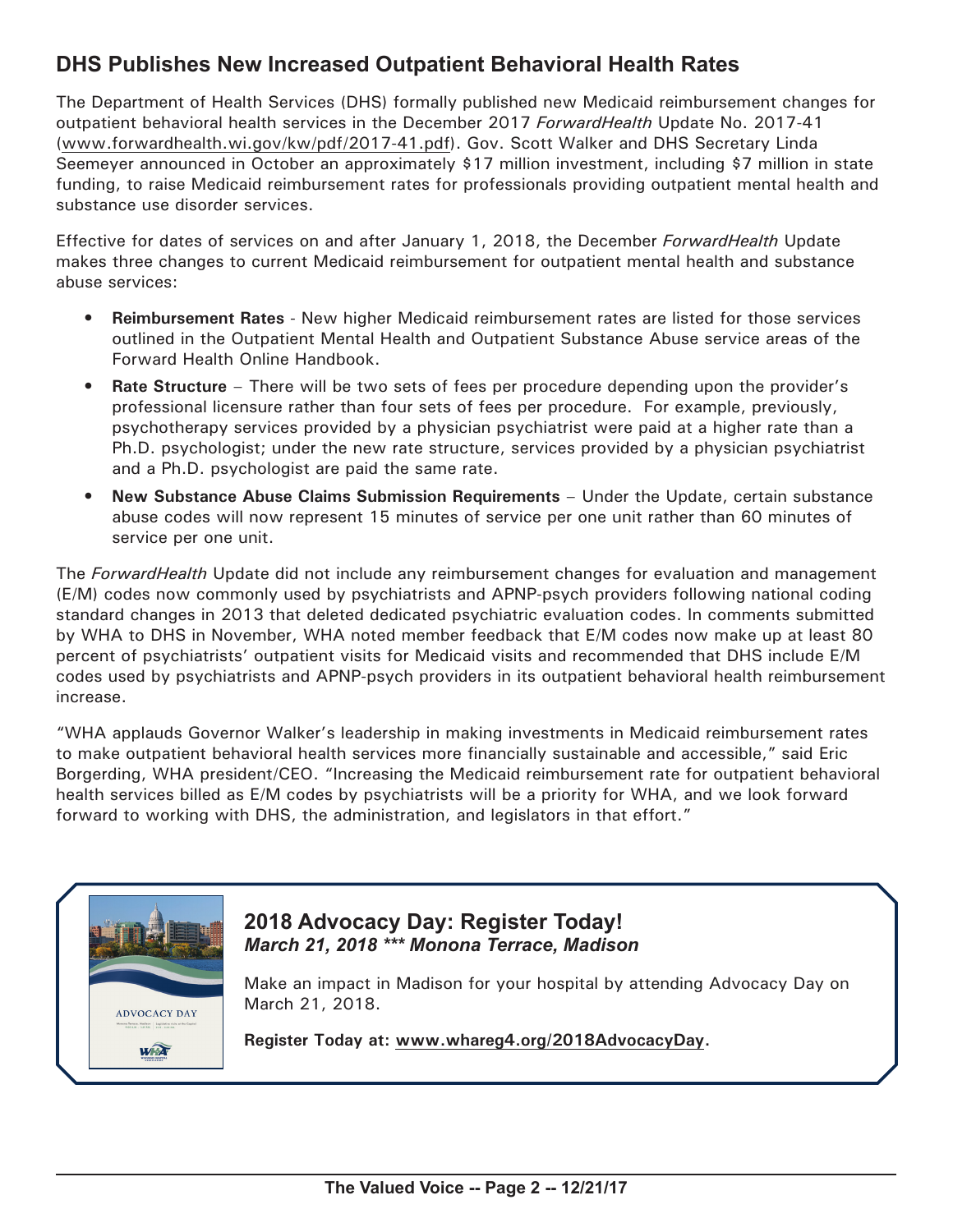### **WHA Attends CMS Stakeholder Meeting in Chicago** *Reducing regulatory and measurement burden a key focus of discussions*

Earlier this month, WHA and other state hospital associations and medical societies were invited to participate in a Centers for Medicare and Medicaid Services' (CMS) stakeholder meeting in Chicago. The meeting was an opportunity for WHA and others within CMS Region V to hear from CMS and CMS's Medicare administrative contractors (MACs) about CMS programs and initiatives.

Among the topics discussed by CMS during the meeting were two recently launched CMS initiatives to reduce regulatory burden on health care providers.

First, the "Patients Over Paperwork" initiative is an effort by CMS to allow providers to spend more time on clinical tasks. According to CMS, the areas that create the most paperwork for providers are payment policy, quality measures, documentation, Conditions of Participation compliance and health information technology. Additional information can be found here: [www.cms.gov/Outreach-and-Education/Outreach/](http://www.cms.gov/Outreach-and-Education/Outreach/Partnerships/PatientsOverPaperwork.html) [Partnerships/PatientsOverPaperwork.html](http://www.cms.gov/Outreach-and-Education/Outreach/Partnerships/PatientsOverPaperwork.html).

Second, the "Meaningful Measures" initiative will examine how to assess health care providers only on those core issues that are most vital to providing high-quality care and improving patient outcomes. According to CMS, the initiative will empower patients and physicians to make decisions about health care, usher in a new era of state flexibility and local leadership, support innovative approaches to improve quality, accessibility and affordability, and improve the CMS customer experience.

"WHA is pleased that CMS is recognizing the need to reduce regulatory and measurement burden on hospitals, physicians and other clinicians who continue to be asked to do more at a lower cost," said Eric Borgerding, WHA president/CEO. "Unnecessary reporting requirements impact the efficiency of health care delivery overall, and in particular negatively impacts the physician workforce. Addressing that burden on physicians has been and will continue to be a key focus for WHA."

WHA submitted several recommendations on ways to reduce Medicare's regulatory and statutory burden to the U.S. House of Representatives' Ways & Means Committee in August. Those recommendations and comments can be found in WHA's August 25, 2017, *Valued Voice* newsletter [\(www.wha.org/wha](http://www.wha.org/wha-newsletter-8-25-2017.aspx#s7)[newsletter-8-25-2017.aspx](http://www.wha.org/wha-newsletter-8-25-2017.aspx#s7)#s7).

Other topics discussed at the CMS meeting include:

- *• Laboratory Documentation Errors*. During a presentation by a CMS MAC, it was stated that the highest rate of documentation error for health care providers submitting claims is found in laboratory orders. Specifically, the MAC indicated a common documentation error was failure to document evidence of a physician's intent to order the lab work. The presenting MAC encouraged providers to clearly articulate what they are ordering and why they are ordering the lab work.
- *• Medicare Advantage*. CMS said participation in Medicare Advantage plans has been growing tremendously, with one in three Medicare beneficiaries now belonging to such a plan. In Wisconsin, 39 percent of beneficiaries are enrolled in a Medicare Advantage plan.
- *• "Targeted Probe and Educate" Initiative.* CMS is starting a program called "Targeted Probe and Educate" (TPE), wherein CMS MACs will review the submitted clinical documentation of health care providers with the highest claim error rates or with billing practices that vary significantly from their peers. TPE will involve up to three rounds of review and individualized education. Providers who continue to have high error rates after the three rounds may be referred by the MAC to CMS for additional action. A CMS Fact Sheet on TPE may be accessed at [www.cms.gov/Research-Statistics-Data-and-Systems/Monitoring-Programs/Medicare-FFS-](http://www.cms.gov/Research-Statistics-Data-and-Systems/Monitoring-Programs/Medicare-FFS-Compliance-Programs/Medical-Review/Targeted-Probe-and-EducateTPE.html)[Compliance-Programs/Medical-Review/Targeted-Probe-and-EducateTPE.html](http://www.cms.gov/Research-Statistics-Data-and-Systems/Monitoring-Programs/Medicare-FFS-Compliance-Programs/Medical-Review/Targeted-Probe-and-EducateTPE.html).

For more information about the CMS meeting or any of the topics referenced in this article, contact Andrew Brenton, WHA assistant general counsel, at *[abrenton@wha.org](mailto:abrenton@wha.org)* or 608-274-1820.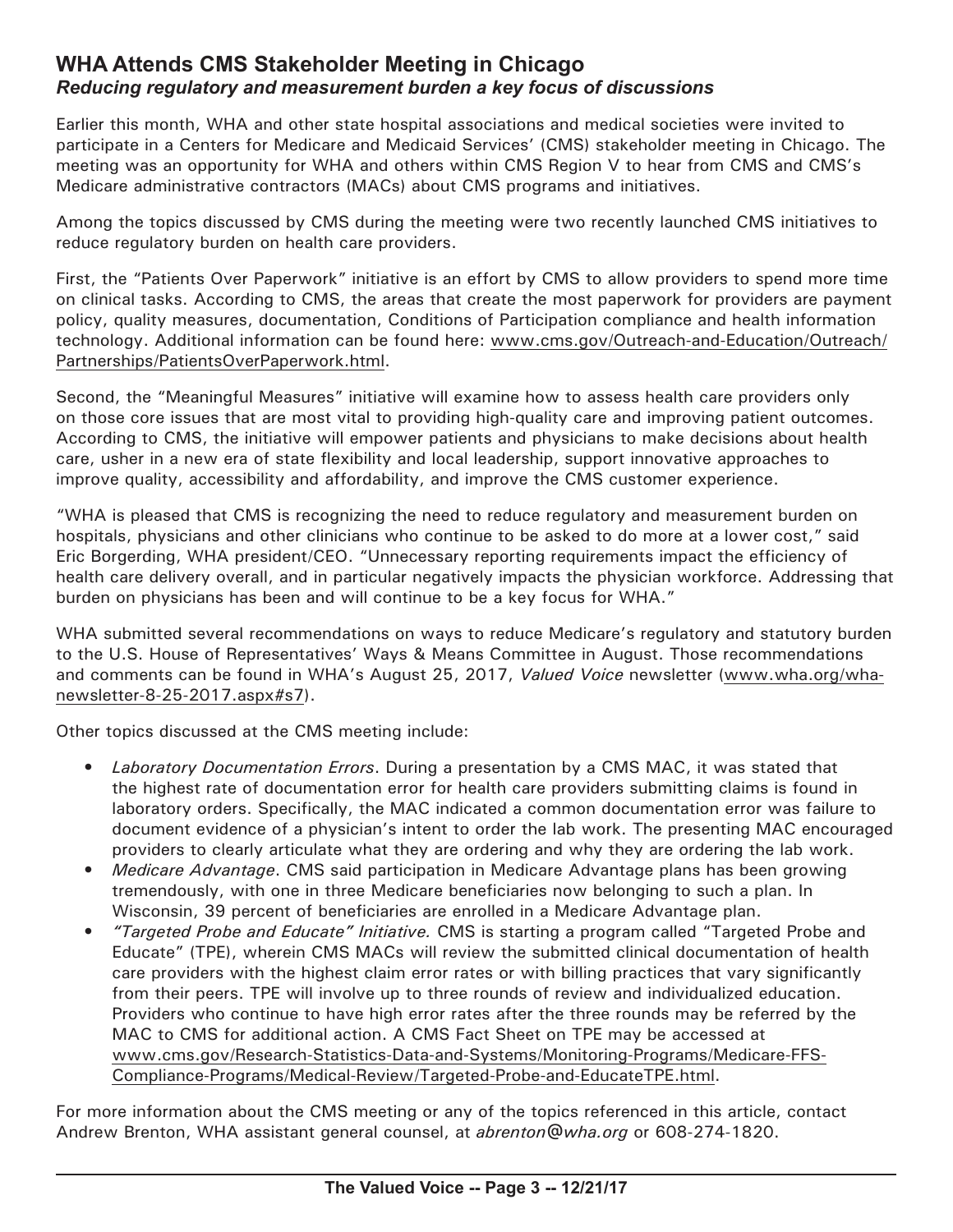#### **NLRB Decision Restores Prior Joint Employer Standard** *Decision could positively impact hospitals*

Last week, the National Labor Relations Board (NLRB) released a decision that changes the standard for determining when two separate companies qualify as "joint employers" and thereby become subject to the duties of direct employers under the National Labor Relations Act (NLRA), including the duty to bargain collectively with unions over essential terms and conditions of employment. The 3-2 decision reverses the NLRB's controversial *Browning-Ferris* decision from 2015 and restores the joint employer standard that had been well established for several decades prior to *Browning-Ferris*. (The 2015 Browning-Ferris decision was reported previously in *The Valued Voice* at [www.wha.org/Data/Sites/1/](http://www.wha.org/Data/Sites/1/pubarchive/valued_voice/WHA-Newsletter-9-4-2015.htm#8) [pubarchive/valued\\_voice/WHA-Newsletter-9-4-2015.htm#](http://www.wha.org/Data/Sites/1/pubarchive/valued_voice/WHA-Newsletter-9-4-2015.htm#8)8.)

As a result of last week's decision, a company that uses another company's employees will be deemed a "joint employer" of such employees under the NLRA only if the company has exercised direct and immediate control over essential employment terms of the borrowed employees and has done so in a manner that is not limited and routine. The decision reverses the principle from *Browning-Ferris* that a company can qualify as a joint employer if it merely has reserved authority to control borrowed employees but has not directly exercised such control.

Because many staffing services agreements reserve to the company obtaining the staffing services rights over the borrowed employees, the NLRB's 2015 decision had created uncertainty for companies, including hospitals and health systems, that contract with staffing agencies where the borrowed employees are unionized.

The NLRB's decision can be found here: [www.wha.org/pdf/BoardDecision.pdf](http://www.wha.org/pdf/BoardDecision.pdf).

If you have questions or comments on the decision, contact Andrew Brenton WHA, assistant general counsel, at *[abrenton@wha.org](mailto:abrenton@wha.org)* or 608-274-1820.

# **New Enhanced Nurse Licensure Compact Focus of January 16 WHA Webinar**

On January 16, 2018, WHA will offer a WHA member forum webinar entitled "Enhanced Nurse Licensure Compact (eNLC): A Voluntary, Alternative & Expedited Process for Nurse Licensure." This complimentary webinar will provide information on eligibility criteria for eNLC multistate licenses, which nurses who currently hold a multistate license will be grandfathered into the eNLC, and which states are members of the eNLC.

WHA presenters are Ann Zenk, vice president of workforce and clinical practice, and Andrew Brenton, assistant general counsel. They will also provide details about how and when the eNLC will be implemented in Wisconsin.

For more information and to register, visit: [www.whareg4.org/eNLCWebinar.](http://www.whareg4.org/eNLCWebinar) For content questions, contact Ann Zenk at 608-274-1820 or *[azenk@wha.org](mailto:azenk@wha.org)*. For registration questions, contact Kayla Chatterton at *[kchatterton@wha.org](mailto:kchatterton@wha.org)* or 608-274-1820.